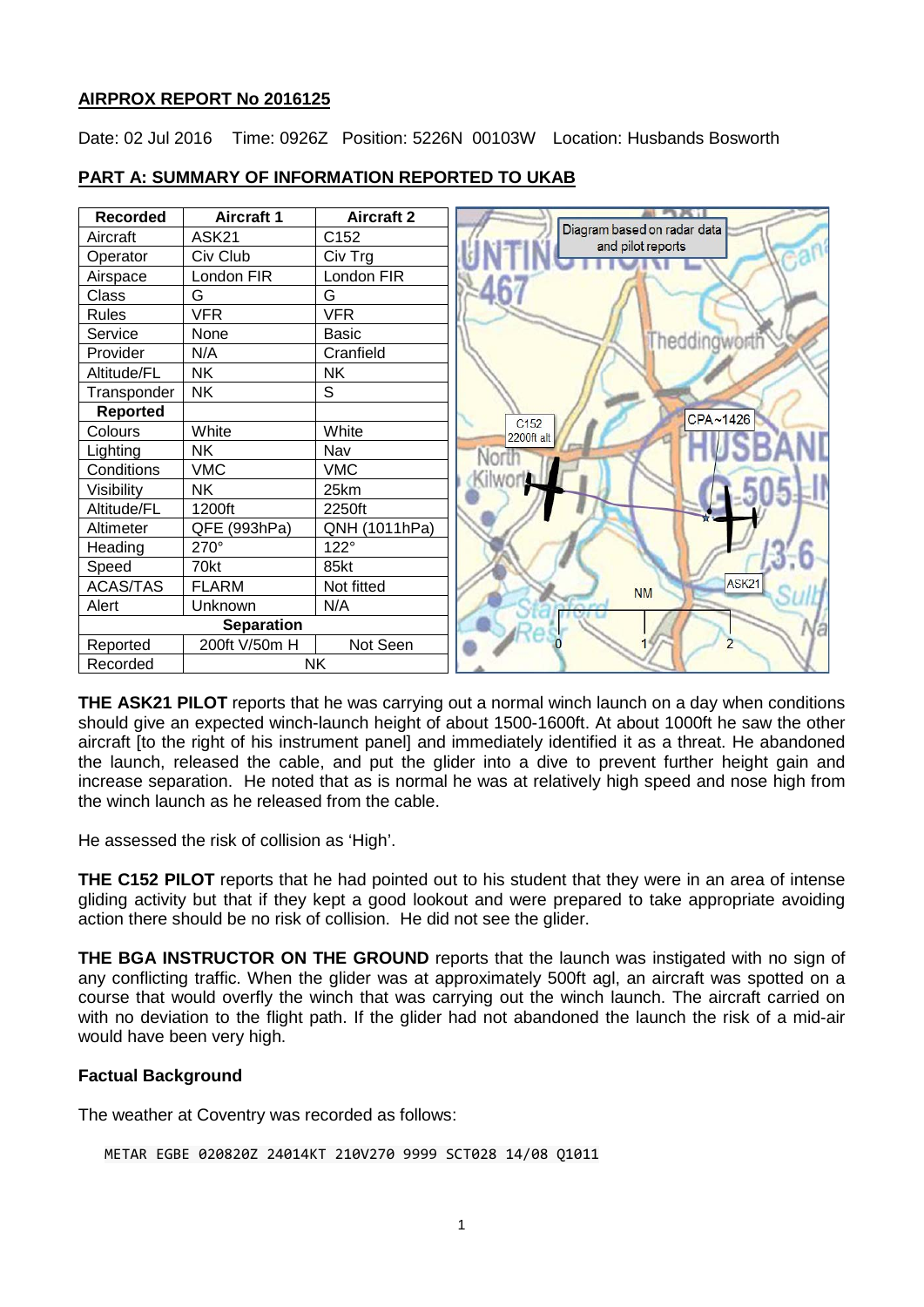#### **Analysis and Investigation**

#### **UKAB Secretariat**

The ASK21 and C152 pilots shared an equal responsibility for collision avoidance and not to operate in such proximity to other aircraft as to create a collision hazard<sup>[1](#page-1-0)</sup>. An aircraft operated on or in the vicinity of an aerodrome shall conform with or avoid the pattern of traffic formed by other aircraft in operation<sup>[2](#page-1-1)</sup>.

#### **Comments**

#### **BGA**

It is disappointing to find an instructor that has seemingly not understood the frequent messages regarding the hazards of overflying winch launch sites. Given the rate of climb of a winchlaunching glider approaching at a steep angle from underneath, it is highly unlikely that the C152 would have been able to take effective avoiding action, even if the pilot had seen the glider. We commend the glider pilot for their effective lookout and prompt action in a high-workload phase of flight.

#### **Summary**

An Airprox was reported when an ASK21 and a C152 flew into proximity at 0926 on Saturday 2<sup>nd</sup> July 2016. Both pilots were operating under VFR in VMC, the ASK21 pilot was listening out on the Husband Bosworth Gliding frequency and the C152 pilot in receipt of a Basic Service from Cranfield.

# **PART B: SUMMARY OF THE BOARD'S DISCUSSIONS**

Information available consisted of reports from the pilots of both aircraft, transcripts of the relevant RT frequencies, radar photographs/video recordings, reports from the air traffic controllers involved and reports from the appropriate ATC and operating authorities.

The Board members began by first looking at the actions of the C152 pilot. The instructor had helpfully included a copy of their intended route with their report and it was clear that in their pre-flight planning they had planned to route away from the glider launch site, had taken into account the prevailing SW wind across their track (250°/25kts), and that the instructor had briefed the student about the high intensity of gliding activities. GA members were, however, disappointed that the C152 instructor had then allowed his student to fly through an active glider site. Although there were circumstances where it is good teaching practice to allow a student to make their own errors as a method of reinforcing a particular training point, this must not result in the detriment of safety, as had happened in this instance when, assuming that the instructor knew where he was, the student had flown some 2nm north of track presumably either as a result of a slack turn just prior to the incident or his not adequately accounting for the crosswind on that track. Another GA member continued on this theme to comment that although the instructor had clearly been aware of the fact that they were in a marked area of intense gliding activity, it would have been appropriate for him to have been more diligent in ensuring that they did not fly over the gliding site itself, especially below the marked winchlaunch maximum altitude. The Board noted that the C152 pilot did not see the glider (or presumably the gliding site) and therefore the potential for a collision was high given that the glider would have been approaching rapidly from below the nose of the C152.

l

<span id="page-1-0"></span><sup>1</sup> SERA.3205 Proximity.

<span id="page-1-1"></span><sup>2</sup> SERA.3225 Operation on and in the Vicinity of an Aerodrome.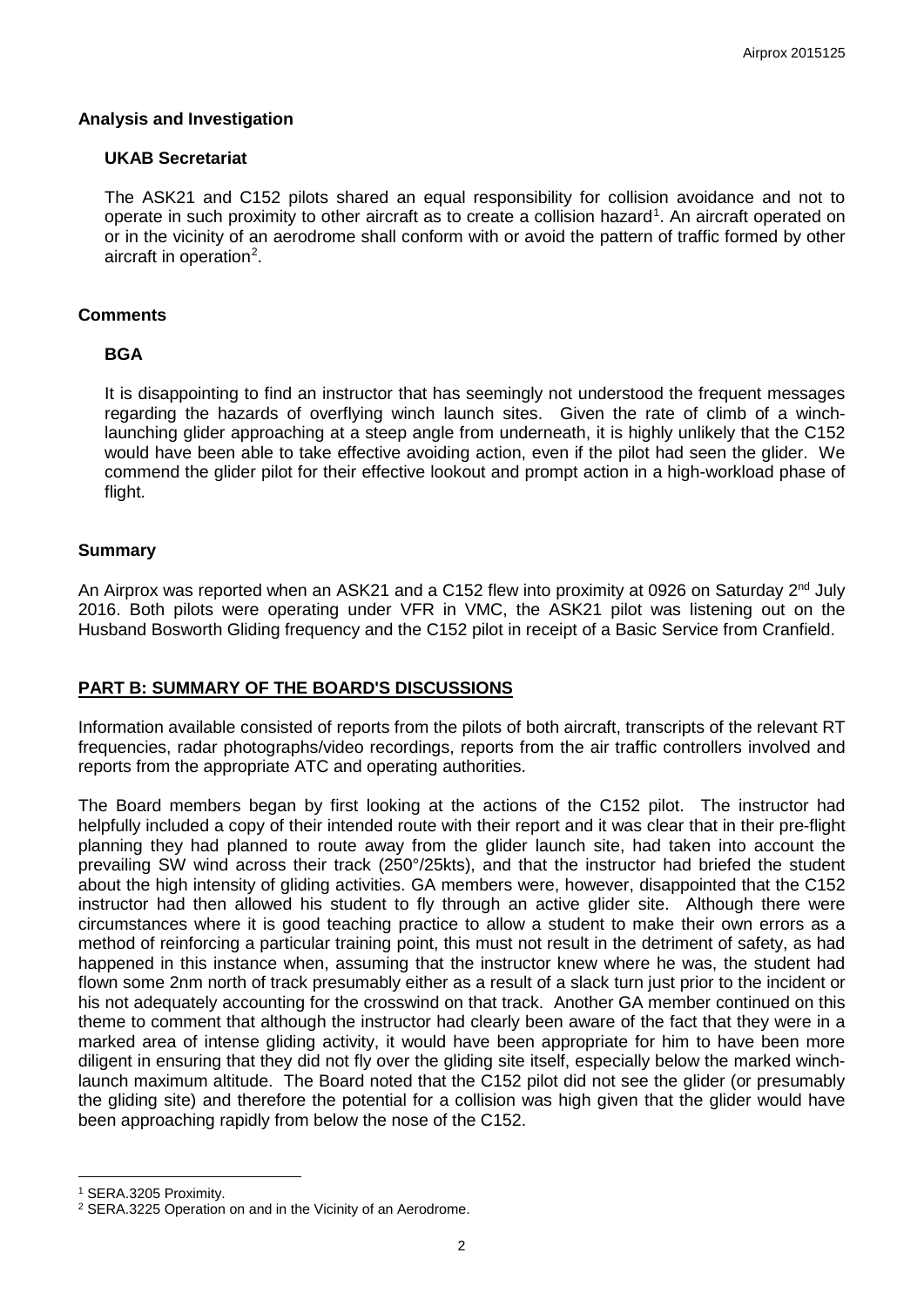The Board then turned to the actions of the ASK21 pilot and agreed that he was in a particularly invidious position in having to abandon his launch in a critical phase of flight where there were few options available and a high risk of losing control of his aircraft. Members commended him for his sharp lookout in spotting the C152, especially because he would have been focusing on maintaining a correct launch angle and parameters at a time where his high nose attitude would obscure aircraft approaching from ahead. Members agreed that in abandoning his launch and putting the glider into a dive, the ASK21 pilot had prevented this incident from becoming more serious than it actually was; if the ASK21 pilot had not carried out these avoidance actions the aircraft would have been very close indeed, with high collision potential.

The Board then looked at the barriers that were contributory to this Airprox and decided that the key factors were:

- **Flight Crew Operational Threat Awareness and Management** had been **ineffective** because the C152 pilot had not assimilated that they were flying over the glider site.
- **Flight Crew Electronic Warning System and Resolution Action** was **not available** because, although the ASK21 had FLARM fitted, the C152 did not have any electronic warning system fitted.
- **See-and-Avoid** was **effective** because, although the C152 pilot did not see the glider, the glider pilot had seen and avoided the C152.

The Board then considered the cause of the Airprox. Mindful of the fact that the student was flying the C152, they agreed that the instructor should have had full situational awareness regarding the aircraft's position and any threats that were pertinent; with this in mind, they unanimously agreed that the cause was that the C152 instructor flew over a promulgated and active glider site, below the maximum winch launch altitude, and into conflict with the ASK21. Turning to the risk, some members thought that there had been a serious risk of collision due to the short timeframe available to the glider pilot to make his decision and act, and that this should therefore be assessed as Category A incident. However, a majority agreed that the ASK21 pilot's quick actions to avoid the C152 had materially increased the separation and that, although safety had been much reduced below the norm, this had prevented an actual collision occurring. The risk was therefore agreed as Category B.